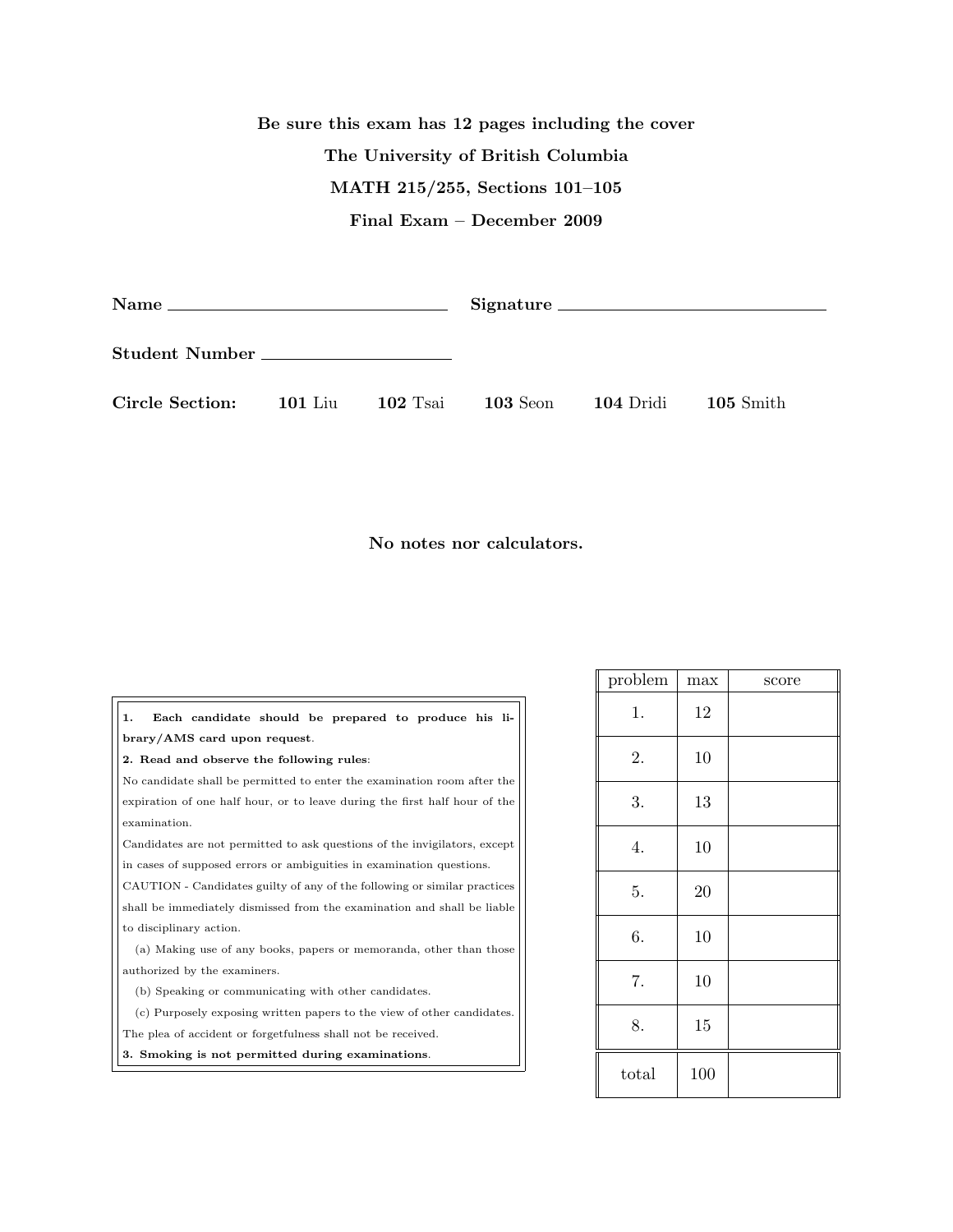$(12 \text{ points})$  1. Find the general solution of each of the following differential equations.

(a) 
$$
-y' + y = 4e^{3x}
$$
.

(b)  $y' = 4x(y-1)^{1/2}, \quad y > 1.$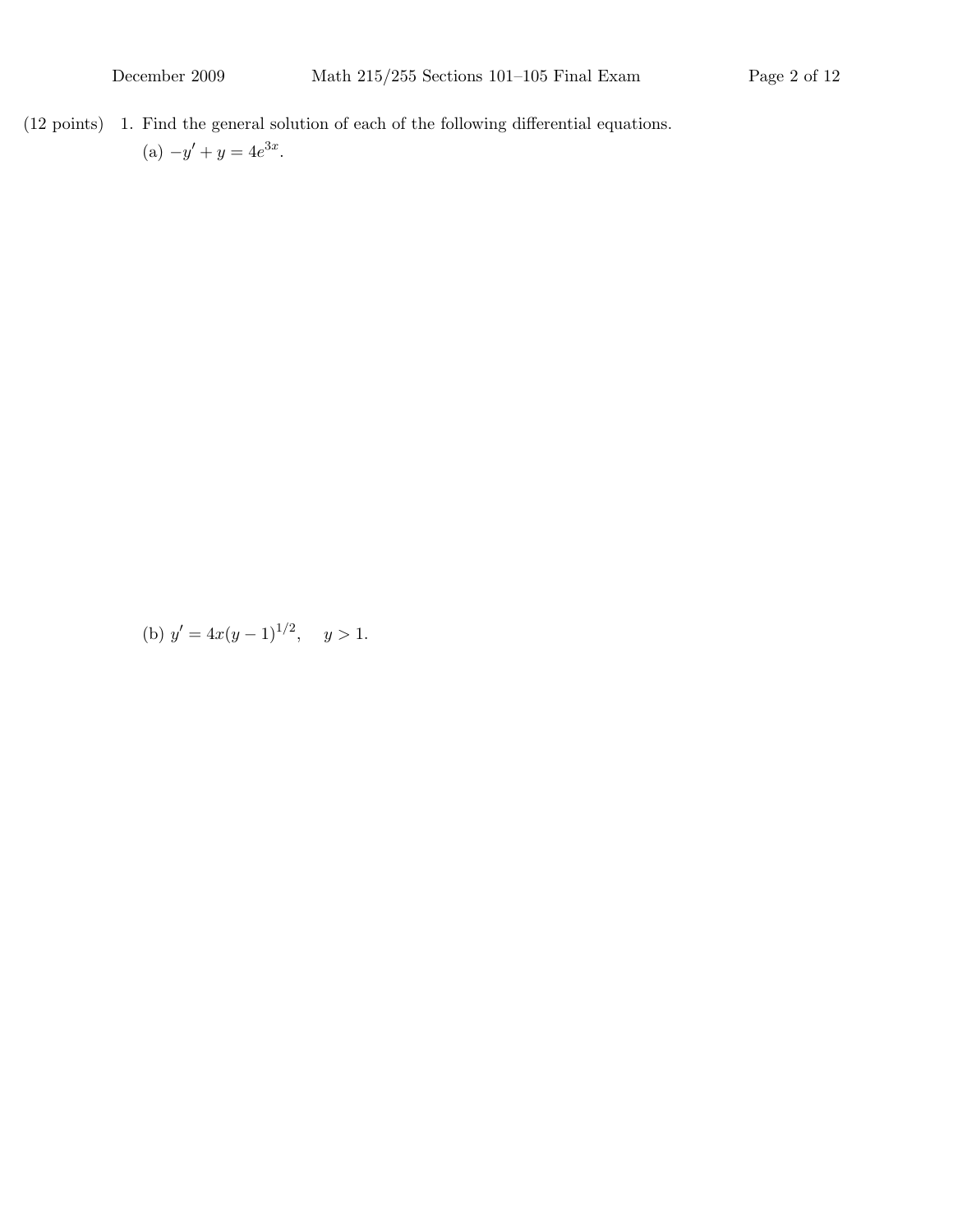$(10 \text{ points})$  2. Solve the initial value problem

$$
(6xy - y3)dx + (4y + 3x2 + bxy2)dy = 0, \quad y(0) = 3,
$$

where  $b$  is a constant such that the differential equation is exact.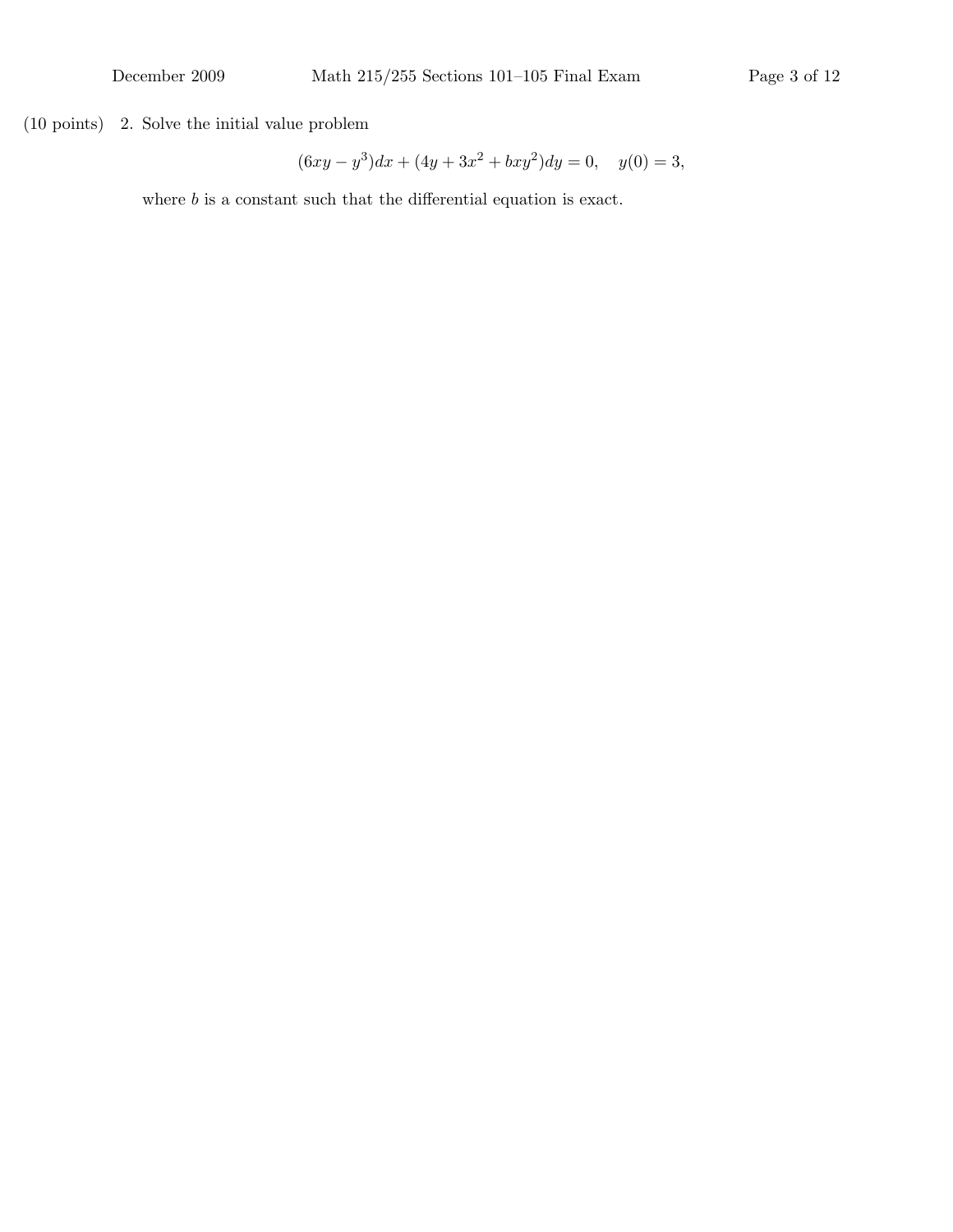$(13 \text{ points})$  3. Use the method of variation of parameters to find the general solution of the given differential equation. Then check your answer by using the method of undetermined coefficients :

$$
y'' + 2y' + y = 3e^{-t}
$$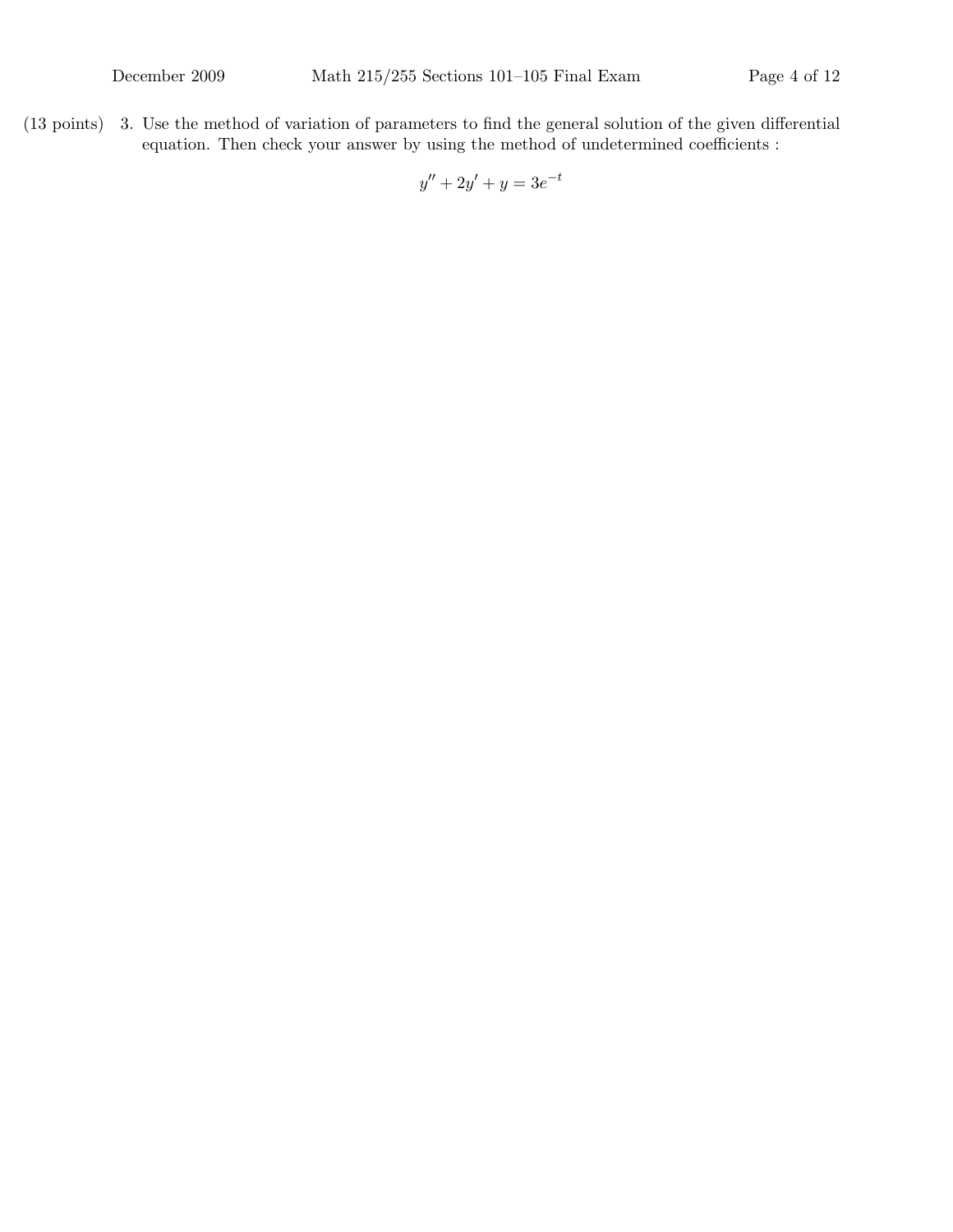(10 points) A mass of 1 g stretches a spring 5 cm. Suppose that the mass is also attached to a viscous 4. damper with a damping constant of 20 dyn.s/cm. If the mass is pulled down an additional 2 cm and then released, find its position  $u$  at any time  $t$ .

> (In CGS, the force unit is 1 dyn = 1 g·cm/s<sup>2</sup>, and the standard gravity is  $g = 980 \text{ cm/s}^2$ . Use  $384 = 6*64$ .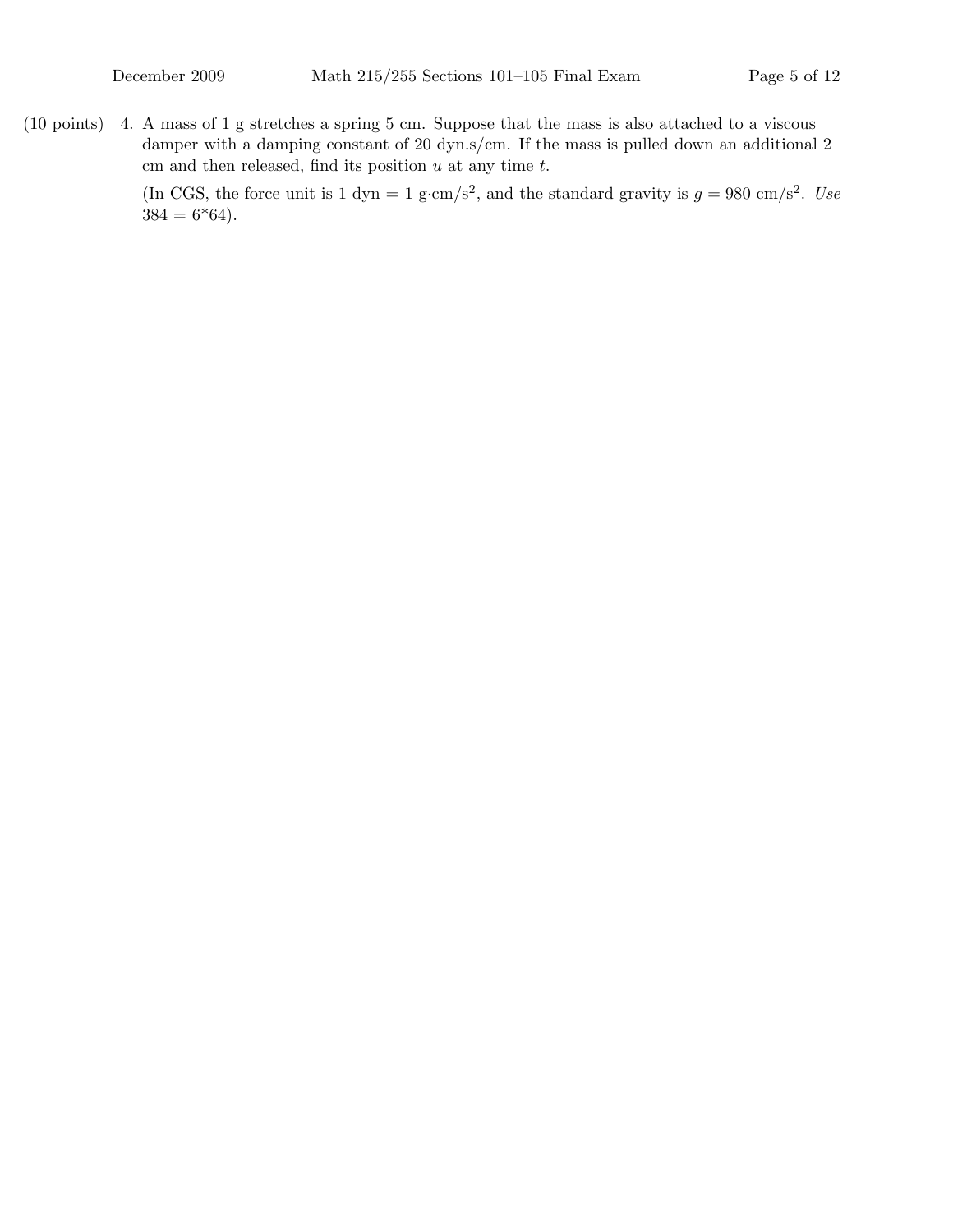5. Solve the following initial value problems.

 $(10\,\,\mathrm{points}) \qquad \, (\mathrm{a})$ 

$$
\begin{cases}\n y'' + y &= u_{\pi/2} + \delta(t - \pi/6) \\
 y(0) = y'(0) &= 0\n\end{cases}
$$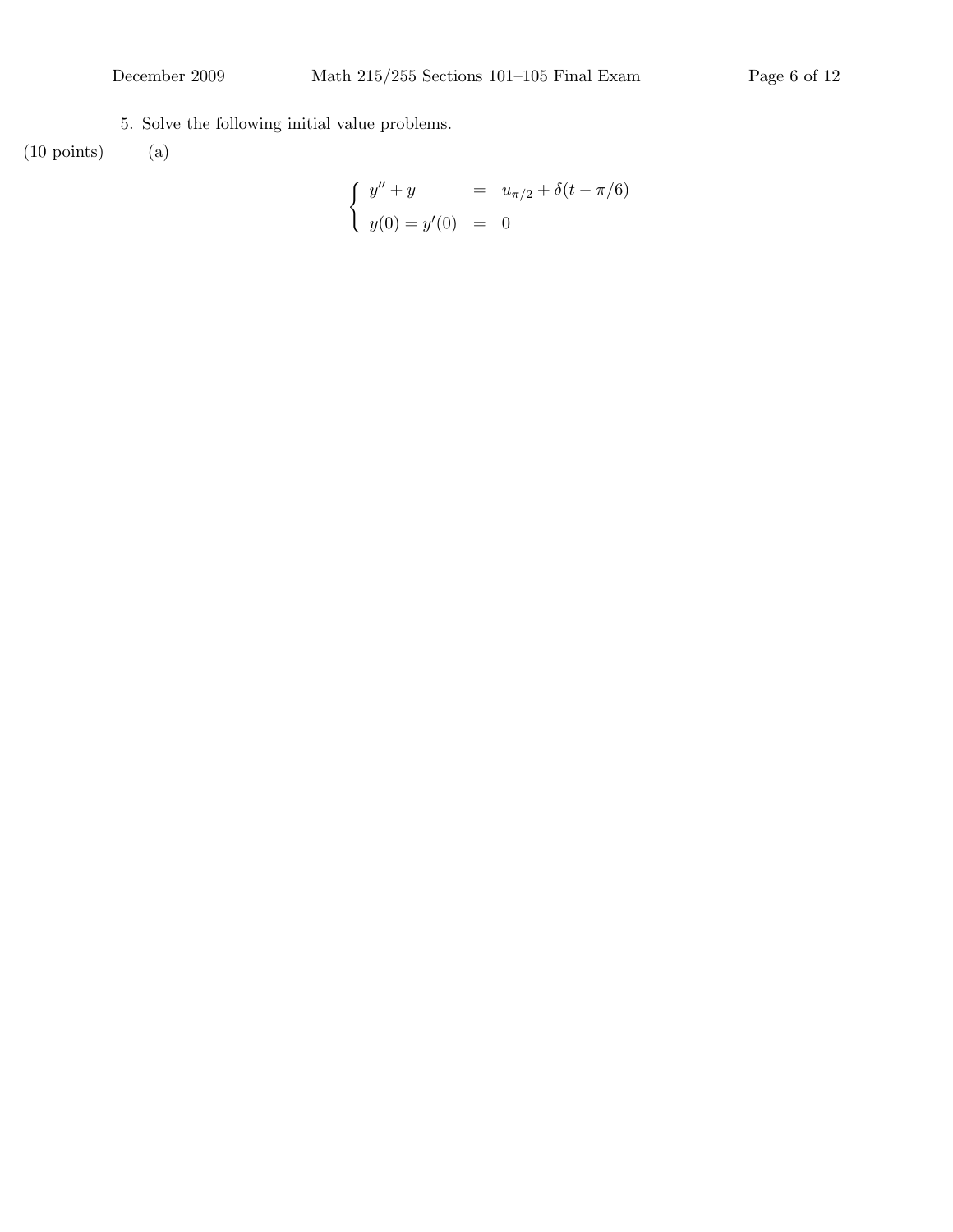(10 points) (b)

$$
\begin{cases}\ny'' + 4y = \frac{1}{k} [(t - 5)u_5(t) - (t - 5 - k)u_{5+k}(t)] \\
y(0) = y'(0) = 0\n\end{cases}
$$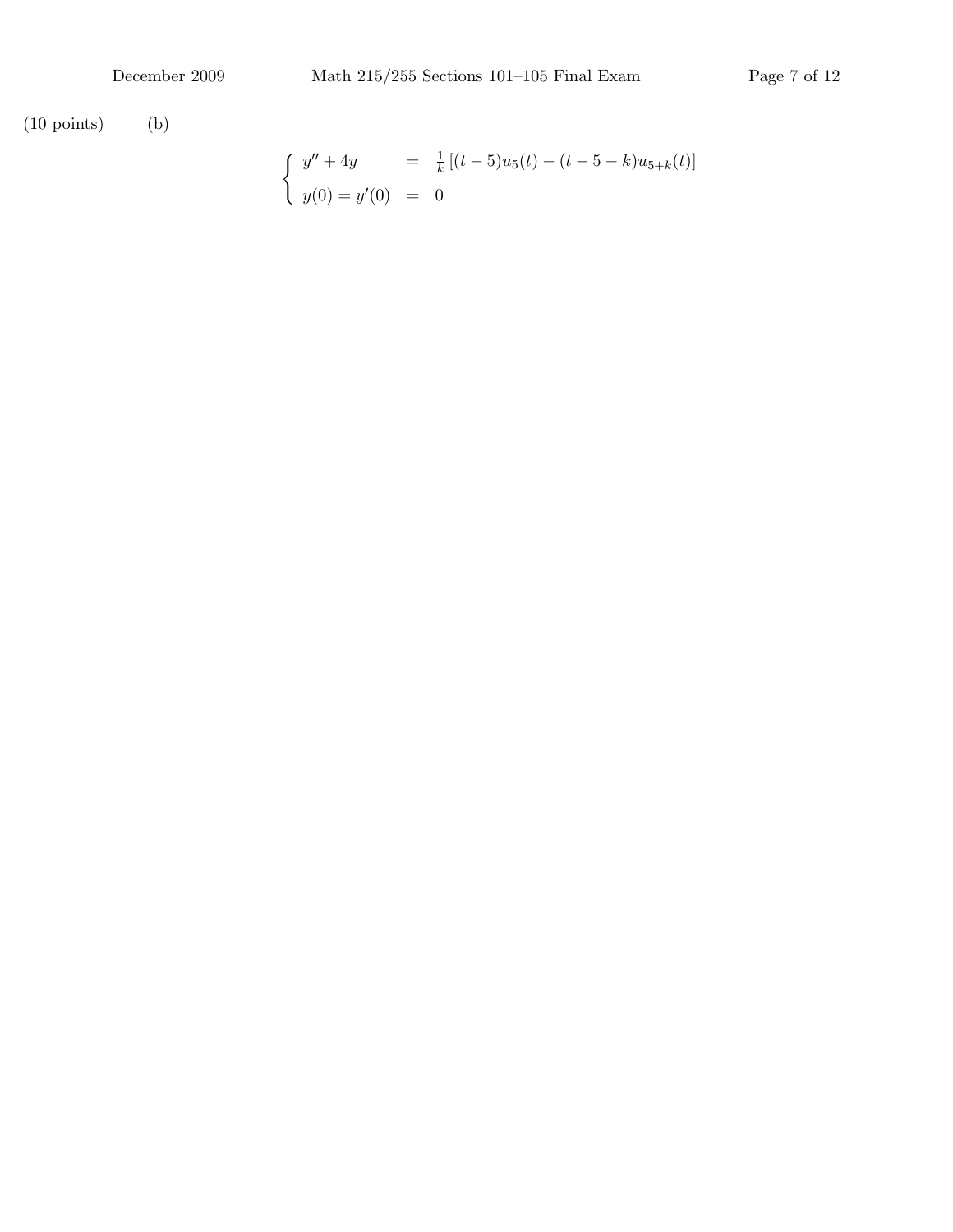$(10 \text{ points})$  6. For the linear system

$$
\frac{d}{dt}\mathbf{X} = \left[\begin{array}{cc} 0 & 4 \\ 1 & 0 \end{array}\right] \mathbf{X},
$$

find the general solution and plot a few trajectories.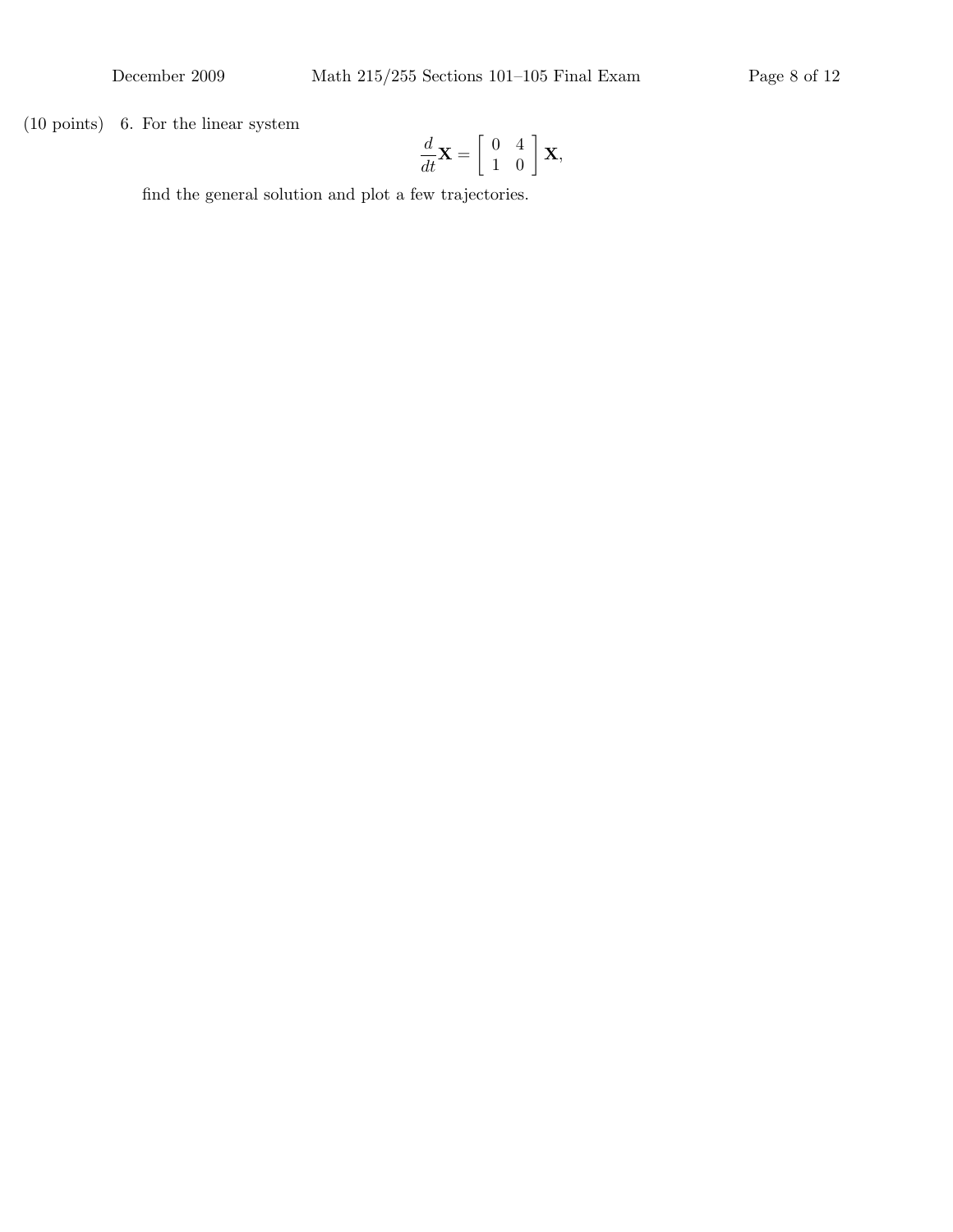$(10 \text{ points})$  7. Find the general solution of the following system.

$$
\frac{d}{dt}\mathbf{X} = \begin{bmatrix} 1 & 1 \\ 4 & 1 \end{bmatrix} \mathbf{X} + \begin{bmatrix} 2 \\ -1 \end{bmatrix} e^t.
$$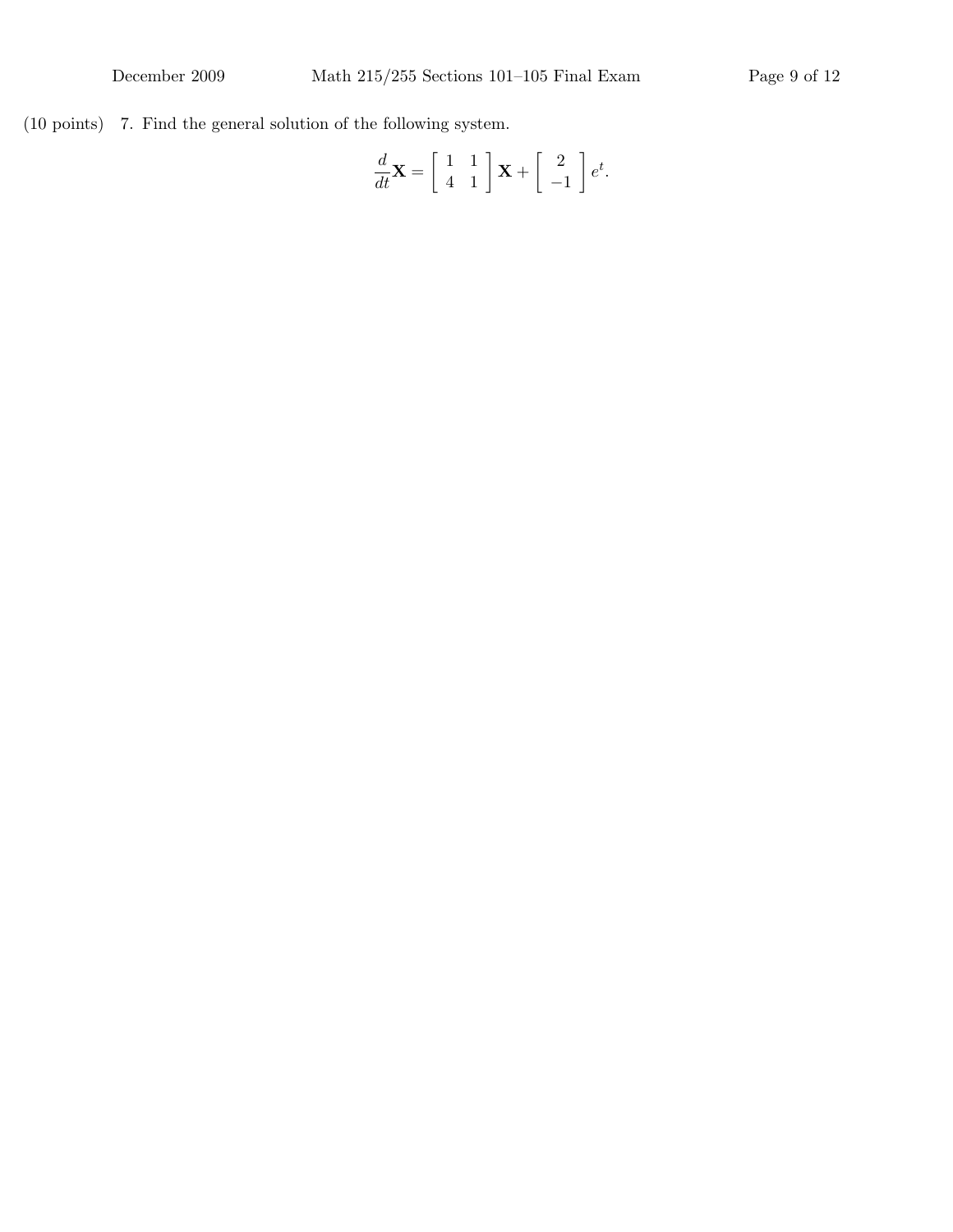8. Consider the nonlinear system

$$
\frac{dx}{dt} = x(y-1), \qquad \frac{dy}{dt} = 2 + x - y. \tag{1}
$$

 $(3 \text{ points})$  (a) Find the Jacobian (partial derivative) matrix for the system  $(1)$ .

 $(4 \text{ points})$  (b) Find the critical points for the system  $(1)$ .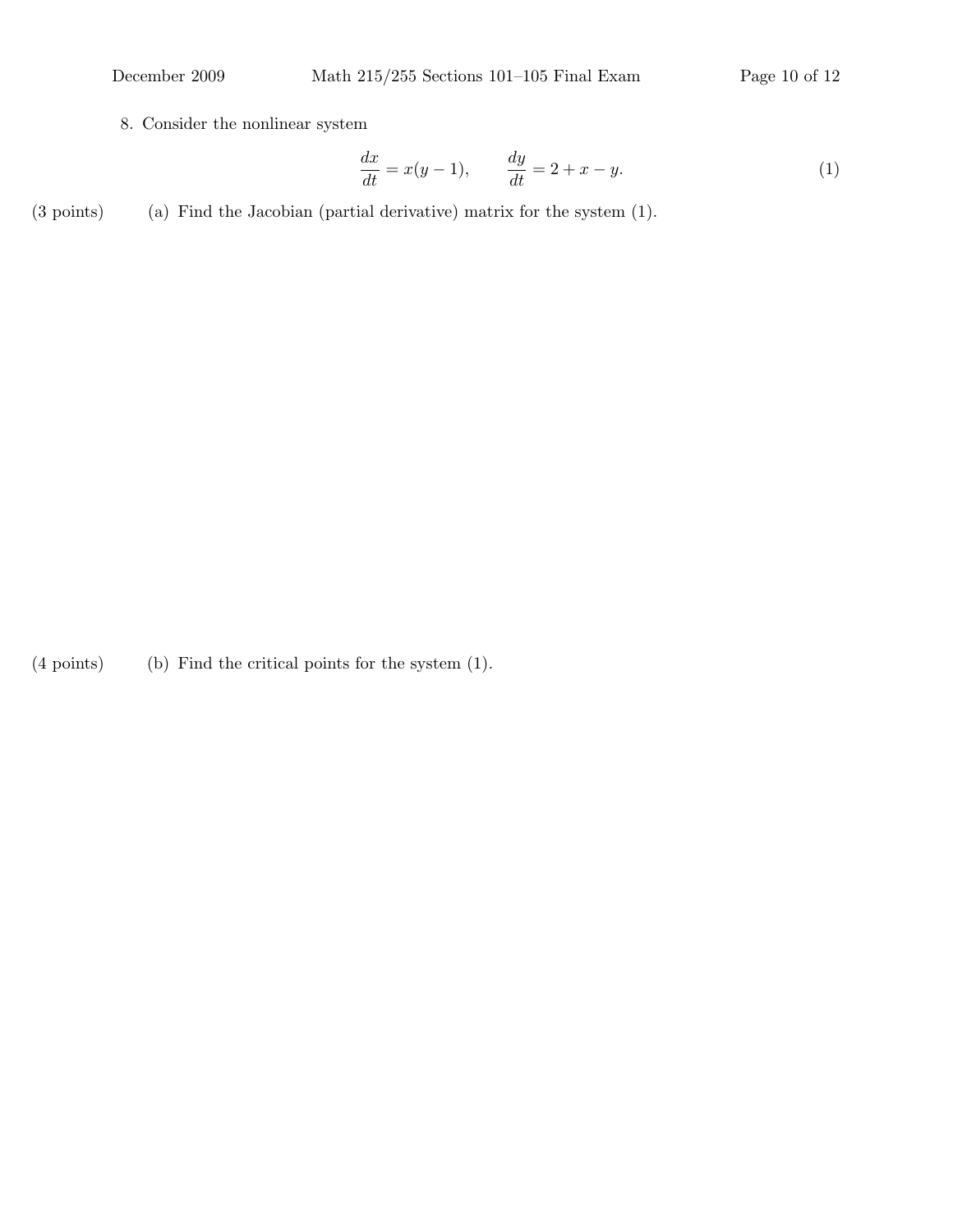$(8 \text{ points})$  (c) Use the linear systems near each critical point to classify them, specifying both the type of critical point and whether it is (asymptotically) stable or unstable. If a critical point cannot be unambiguously classified using the linear systems, please indicate this in your answer.